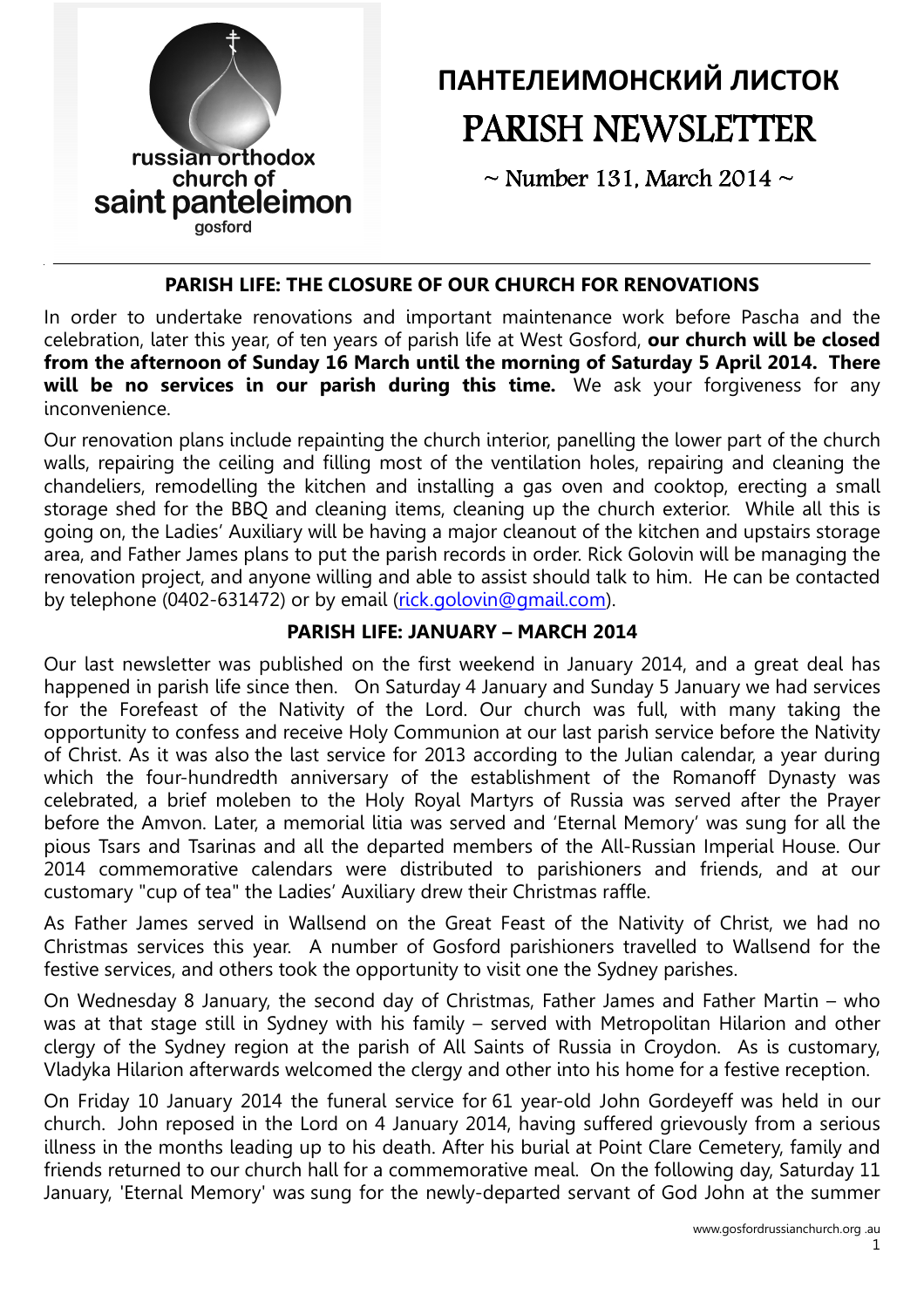camp of the National Organisation of Russian Scouts (Национальная Организация Русских Скаутов), John having been a member of that organisation in his youth and remembered by many of the current leaders.

On Saturday 18 January and Sunday 19 January we had services in honour of the Great Feast of the Baptism of the Lord. All-night vigil was served on Saturday evening and Divine Liturgy with the Great Blessing of Water was served on Sunday morning. A great many of the faithful gathered in church on Sunday morning, with regular worshippers being joined by friends from Sydney holidaying on the Central Coast and further north. As is customary, Father James visited the homes of the faithful around the Central Coast and in the Hornsby region that afternoon and on the days following, sprinkling them with the Theophany Water.

On Saturday 1 February and Sunday 2 February we had services in honour of Saint Euthymius the Great (+473). In accordance with Metropolitan Hilarion's request, following the service a collection was taken up to benefit the family of the infant Maxim Lvov, the son of a deacon serving in the Synodal cathedral in New York. This collection raised \$470.00.

On the evening of Thursday 6 February 2014, the day of commemoration of Blessed Xenia of Saint Petersburg, the heavenly patron of our Ladies' Auxiliary and a beloved helper of many of our parishioners, a moleben and akathist to Blessed Xenia were served in our church. Following the moleben, many years was intoned for Ksenia Teliatnikova and Ksenia Shevchenko, two of our parishioners celebrating their name-day that day. Afterwards, most present remained behind to share tea and cake. Holy Blessed Mother Xenia, pray to God for us!

On Saturday 15 February and Sunday 16 February we had services for the Sunday of the Prodigal Son and for the Afterfeast of the Meeting of the Lord. Following the Prayer before the Amvon, Father James blessed two new icons, both gifts to our church. The first was an icon of Saint Pimen of Ugreshk (+1880), the long-serving abbot of the Nikolo-Ugreshky Monastery in Moscow glorified in 2004. This icon was a gift from Rimma Nagikh, whose grandson Daniel was baptised in our church in March 2013. The second was an icon of Saint Mary of Egypt and the Righteous Zosima. This icon was brought to us from the Holy Land by our parishioner Sergei Schreider. Through the prayers of Saints Pimen, Mary and Zosima, may God bless his servants Rimma and Sergei and their families!

On Saturday 22 February Father James baptised the infant Maria, the second daughter of Eric and Katya Yakimov and a baby sister for Tatiana. Maria's patron saint is Saint Mary of Egypt, and her godparents are Veronica Paznikov and Alexis Yakimov. It was fitting that Maria's baptism was the one-hundredth in our church at West Gosford since it opened in April 2004: her greatgrandfather Alexander Yakimov was the founding Starosta of our parish, he and his son Constantine Yakimov - Maria's grandfather - were builders of our church, and Eric was an altar-server both at the Narara Community Centre and at West Gosford. Congratulations to Eric, Katya, Veronica and Alexis. May God grant his newly-baptised handmaiden Maria many years!

On Sunday 23 February Father James baptised Alexander Sukhov, the infant son of the late Igor Sukhov and his widow Natalia, and a baby brother to Victoria. Alexander's patron saint is the Holy Right-Believing Grand Duke Alexander Nevsky, and his godparents are Vitaly Brusentsev and Lilia Ishutina. We warmly congratulate Natalia, Vitaly and Lilia, and pray that God will grant his newly-baptised servant Alexander many years!

On Saturday 1 March and Sunday 2 March we had services for the Sunday of Forgiveness and in honour of the Holy Hieromartyr Hermogenes (Ermogen), Patriarch of Moscow and All Russia. During the Augented Litany at Divine Liturgy, prayers were offered for the Ukrainian land and people and for the grievously ill Protodeacon Nicholas Triantafillidis, a well-known and greatlyrespected former cleric of our Diocese now serving in the Cathedral of the Mother of God, "Joy of All Who Sorrow" in San Francisco. Vespers was served immediately after Divine Liturgy, followed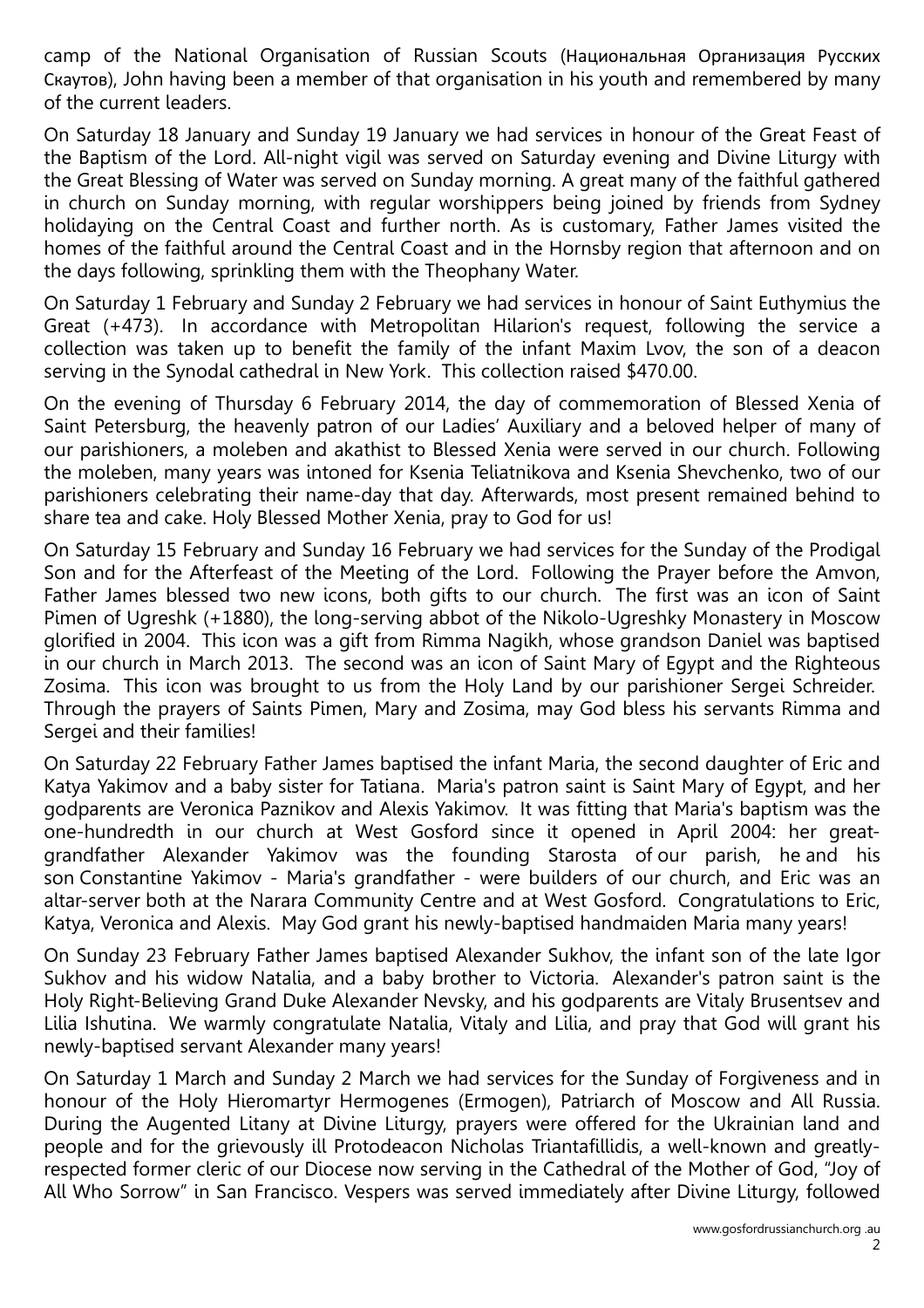by the rite of asking forgiveness. Many parishioners and friends then stayed behind to enjoy blini prepared by our Ladies' Auxiliary and to prepare the church for the services during the first week of Great Lent.

At 7.00pm on Monday, Tuesday, Wednesday and Thursday of the First Week of Great Lent we had the service of Great Compline with the reading of the Great Canon of Saint Andrew of Crete. The Odes of the Great Canon were read by Father James alternately in Slavonic and English, and of those who attended the services, many took the opportunity to assist with the reading of the psalms and prayers at Great Compline.

On the afternoon of Sunday 9 March, Father James baptised Thomas Matei Strezea, the infant son of Marius and Teodora Strezea of Bucharest, Romania. Thomas' godparents were Matthew and Adriana Harrison, whose own son Thomas was baptised in our church in November 2008. Marius and Teodora were married here on the New South Wales Central Coast in January 2013. We warmly congratulate Marius, Teodora, Matthew and Adriana, and pray that God will grant his newly-baptised servant Thomas Matei many years!

At 6.00pm on Sunday 9 March, the First Sunday in Great Lent, a small number of the faithful gathered for Vespers with the first Passia and the reading of Chapters 26 and 27 from Saint Matthew's Gospel. The beautiful stichera from Great and Holy Friday and Great and Holy Saturday were sung, and the faithful venerated the Holy Gospel with prostrations. Sadly, as our church will be closed on the evenings of the Second, Third and Fourth Sundays of Great Lent, this was the only time that Sunday evening Vespers and the Passia will be served in 2014.

On Saturday 15 March 'Russian Embers: A Journey in Search of Home', a book written by one of our parishioners, Anya Nielsen, was launched at Book Bazaar, a bookshop in West Street, Umina Beach. The guest speaker at the launch was Chis Holstein MP, the Member for Gosford in the NSW Legislative Assembly. Anya later signed copies of her book for family, friends and a small number of our parishioners.

#### PARISH LIFE: PARISH COUNCIL NEWS

The Parish Council has met on three occasions since the last newsletter was published. The first meeting for 2014 was held on Tuesday 14 January. As it was the feast of the Circumcision of the Lord, the meeting began with the singing of the troparion "O Jesus, Who in the highest" («На престоле огнезрачнем»). The usual reports on parish life and finances were presented and considered, and Father James and Rick Golovin reported on their participation in the Seventeenth Diocesan Conference in December 2013. A number of other issues were then discussed, including the operation of the parish bookstore of Saint Tikhon of Zadonsk, parish communications, and ongoing parish initiatives relating to risk management and child safety. Applications for renewal of parish membership were tabled and accepted and a plan for celebrations of the tenth anniversary of the opening of our parish centre at West Gosford was agreed upon.

Our Parish Council held its February meeting on Tuesday 11 February. As it was the eve of the fortieth day of John Gordeyeff's repose, "Eternal Memory" was sung after the opening prayer. Father James gave his customary report on the life of the parish and the Diocese, and the usual reports concerning parish finances and communications were considered. Arrangements were made to pay Haiti Orthodox Family Relief our parish's usual annual donation of US\$1570.00, being US\$1200.00 family sponsorship, US\$120.00 towards debt reduction for our priests there, and US\$250.00 towards a teacher's salary. The Parish Council will next meet on Tuesday 11 March 2014.

The March meeting of the Parish Council was held on Tuesday 11 March. The usual reports were considered, with particular attention given to financial control systems and renovation plans during March and April, details of which can be found elsewhere in this newsletter. It was agreed